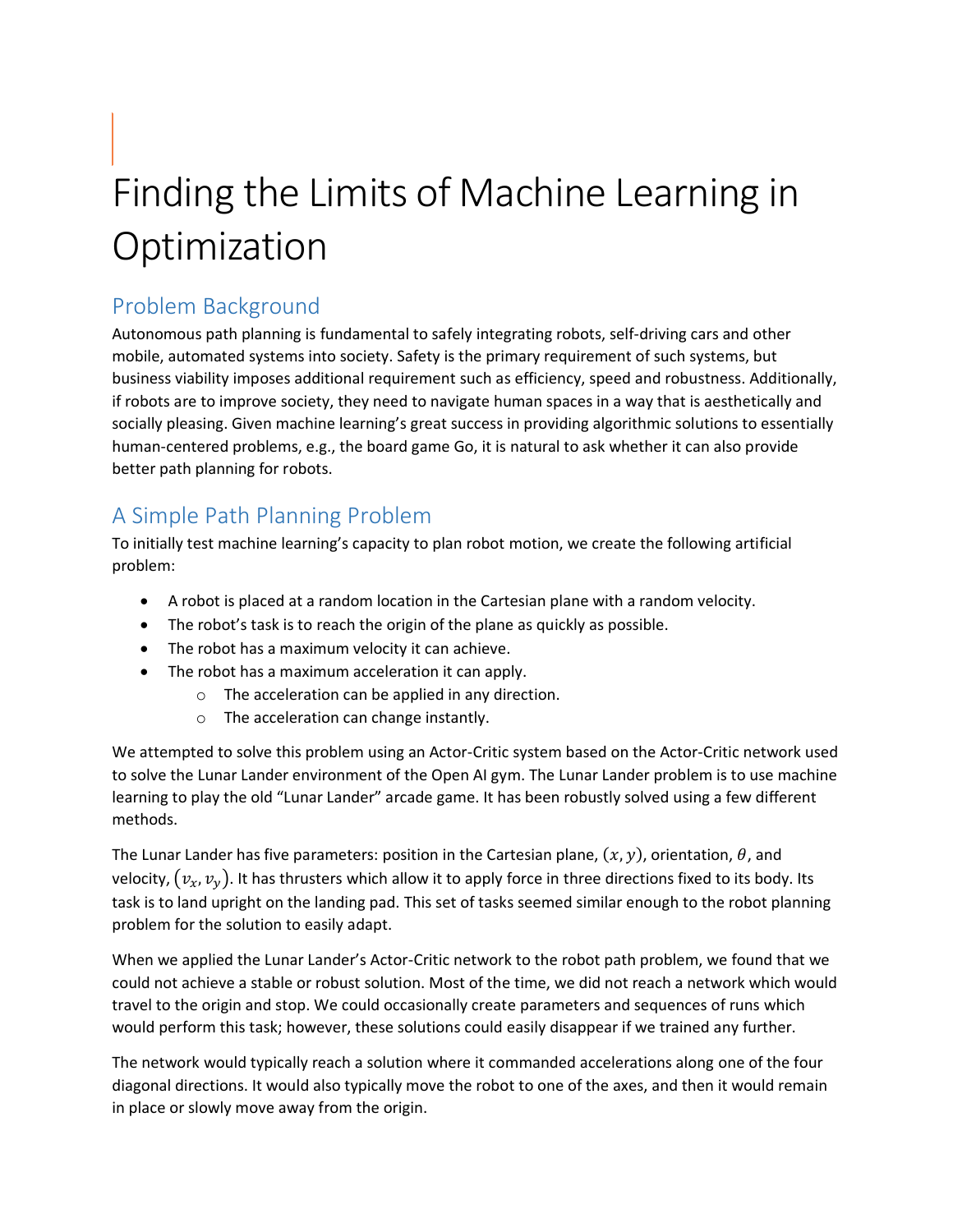The Actor-Critic network depends upon the cost function used to evaluate performance. We believe our cost function rewarded getting to the origin as quickly as possible, but it may be the problem is in our cost function. The robot's progress is simulated and monitored at distinct time increments. The robot is rewarded every step. There are threecases:

• We are close enough to the target to consider ourselves finished:

$$
\circ \quad K \cdot N_L \cdot \left(1 - \frac{1}{2} \sqrt{\min\left(\frac{|v|}{v_{stop}}, 4\right)}\right)
$$

- $\circ$   $N_L$  is the number of time increments that the simulation is allowed to proceed, this ensures that the reward for finishing is greater than the accumulated reward for any other outcomes.
- o The  $\left(1-\frac{1}{2}\right)$  $\frac{1}{2}\sqrt{\left(\min\left(\frac{|v|}{v_{sto}}\right)\right)}$  $\left(\frac{|\nu|}{v_{stop}}\right)$ , 4))) term penalizes the robot if it cannot reduce its velocity to zero at the origin.
- We have moved beyond a reasonable distance to the origin
	- $\circ$   $-K_F N_L$
	- $\circ$  This ensures the robot loses at least as many points as it could have gained from any other option if it is going away from the origin with no clear return.
- We are neither close nor far from the origin

$$
\circ \quad (R_N - r) \cdot \left(1 - \frac{1}{2} \sqrt{\min\left(\frac{|v|}{v_{stop}}, 4\right)}\right)
$$

- $\circ$  This rewards you if you are within  $R_N$ , and penalizes you if you are outside that radius.
- o The velocity term rewards slowing down as you approach the origin.

Further, the network's training depends upon several parameters and the choice of nonlinear elements. These choices may have been flawed in some fashion.

# Questions

## Is there actually a simple solution to the basic path planning problem?

If the robot has its velocity directed parallel to the line joining it with the origin, there is a provably best control algorithm:

- Accelerate toward the origin, until you reach the maximum velocity.
	- $\circ$  The maximum velocity may be set by the robot's maximum velocity or by your distance to the origin.
- When you are at the correct distance to stop on the origin when you decelerate at your maximum, begin decelerating at your maximum.

In any other orientation, it seems like a good solution is to accelerate at your maximum rate toward the origin but proving this seems hard. The fact that your maximum velocity is constrained also makes this more difficult.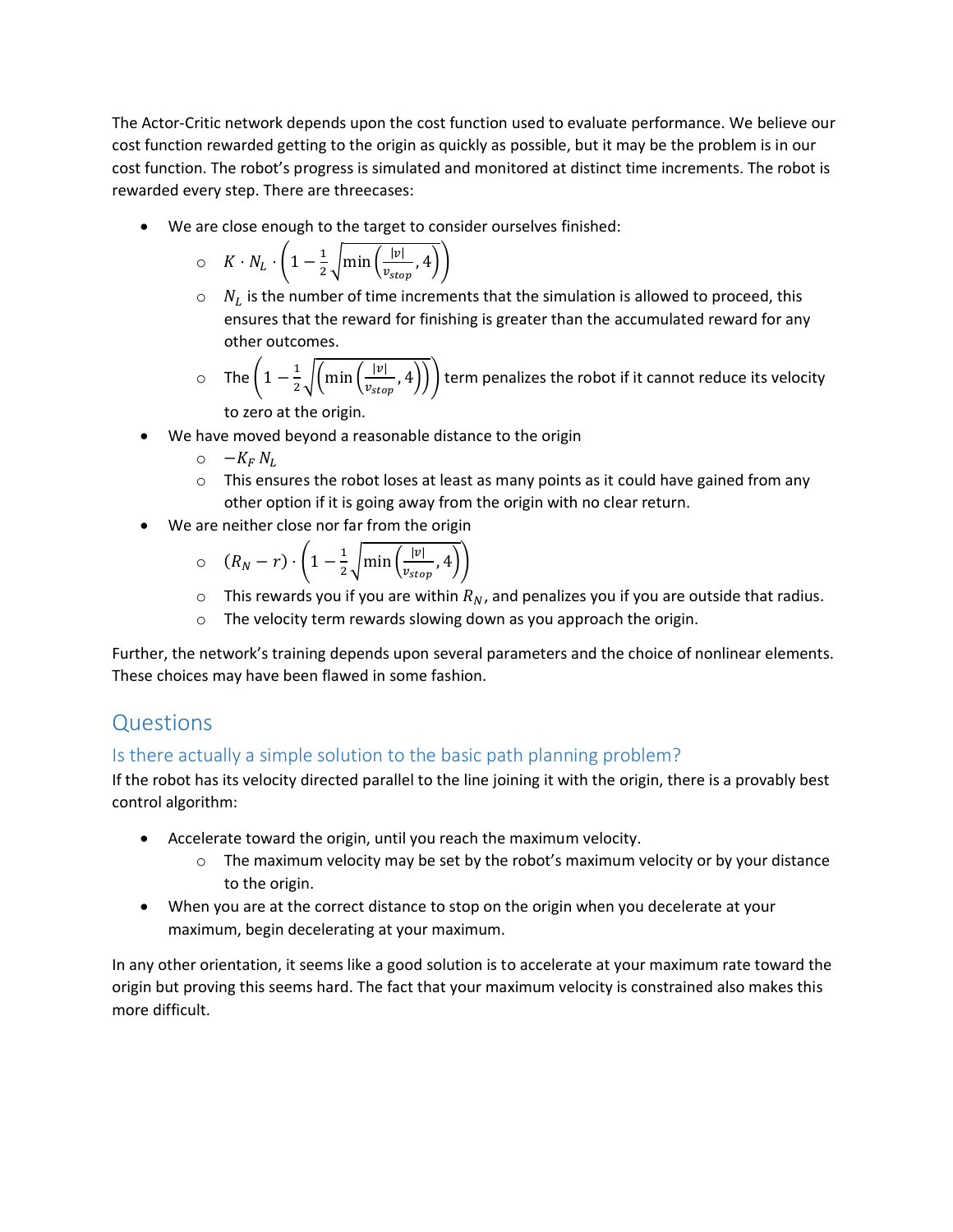### Is this a properly posed question?

Our system has few constraints. The Lunar Lander operates in the presence of gravity and the acceleration is constrained, at least in direction. Might it be that our problem is not very stable, and the numerical limitations of network learning and approximation cannot easily develop a robust solution?

One interesting sideline is to ask whether other classical optimization problems could be solved through a machine learning algorithm. Could a neural network solve the brachistochrone problem? The robot control problem feels like a similar variational problem.

## Is there a network design and training combination which makes this a robustly solvable problem?

There are several parameters to select when creating the network. The depth and width of the network and the type of nonlinearities used seem particularly important. Further, training depends upon allowing the network to see a sufficient representation of the robot's parameter space. How do we optimize training trajectory, the learning rate and other parameters controlling how the network samples the function it is trying to approximate? What would a good network approximation of the good control law be?

#### How do we develop trust in machine learning for path planning?

The path planning posed seems so simple that machine learning should be able to solve it. Further, it is so simple that we can see when machine learning is performing poorly. In real path planning, the environment and the problem are significantly more complex, and the solutions are not obvious.

The most dangerous outcome is for a machine learning algorithm to provide a plausible path-planning network, which is unreliable and sensitive to input conditions. Are there elements of the simple problem and the success or failure of networks to solve it which can guide our evaluation of more complex problems?

## References

The following git-project uses Deep Q-Networks (DQN) to solve the lunar-lander problem. It also has references to some papers on the subject.

#### <https://github.com/svpino/lunar-lander>

This git-project uses Actor-Critic Networks and has some references.

#### <https://github.com/nikhilbarhate99/Actor-Critic-PyTorch>

This may be a signal-to-noise problem. The simple control problem may have significant structure and may be a dynamical system. The network and its training algorithm may be insufficient to determine this structure in the presence of numerical noise and insufficient sampling. The network may be insufficient to represent the control solution. The following references provide some background on the effect of noise in training on machine learning:

"Noise Tolerance Under Risk Minimization," Naresh Manwani and P. S. Sastr, IEEE Transactions on Cybernetics, VOL. 43, NO. 3, JUNE 2013, pp. 1146-1151.